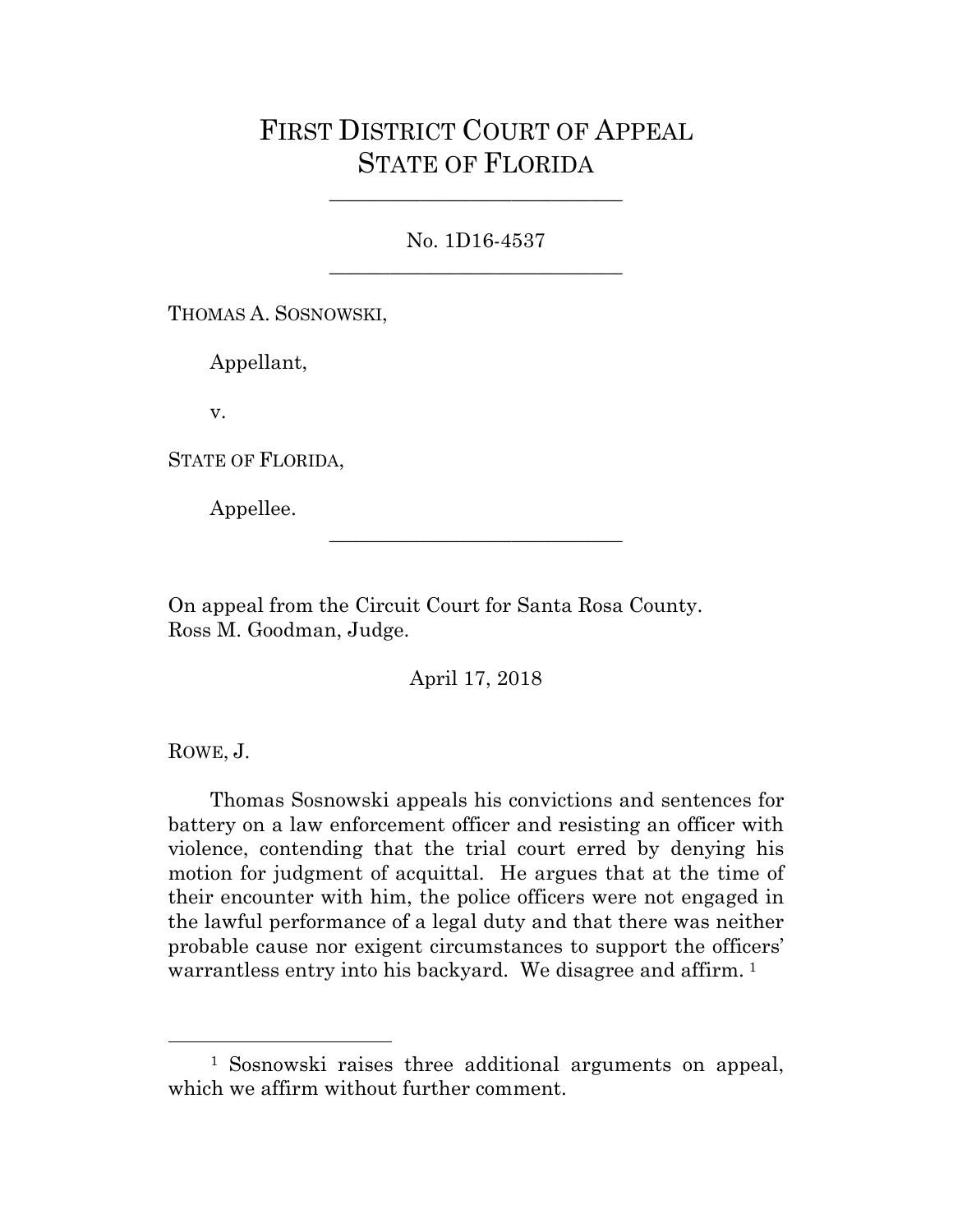## *Facts*

The confrontation that ended in Sosnowski's arrest began when his wife Gina Garza called the Department of Children and Families (DCF) because she feared for her safety and the safety of their five-year old son. Ordinarily, a DCF employee would respond to the call and perform a welfare check. However, this was not DCF's first encounter with Sosnowski. Sosnowski had previously threatened DCF employees, and during this particular call, Garza reported that Sosnowski threatened to dismember DCF employees and to throw their body parts into a neighbor's yard if DCF entered his home. Garza was concerned that if a DCF employee responded without backup, Sosnowski would become violent and lock the employee and Garza inside the home. Based on Garza's reports, DCF requested assistance from the police to perform the welfare check.

When the DCF employee and the police arrived at the home, they were unable to approach the front door. The home was a fortress. Sosnowski had erected a number of barriers, including a sharp, padlocked, picket-style fence around the front yard. He had equipped the home with customized locking doors and opaque, inoperable windows. The police officers called Sosnowski on the phone, and he emerged from the home with his son on his shoulders. The DCF employee and the officers were unable to talk to the child or physically assess the child for injuries because Sosnowski remained on the opposite side of the fence. When the police officers informed Sosnowski they were conducting a welfare check on Garza and his son, Sosnowski reentered the home with his son, ordered Garza to go outside, and then locked the doors behind him.

As Garza exited the home and slowly approached the fence where the officers were standing, she appeared to be terrified. The officers observed fresh bruises on her face, chest, and neck. Garza told them that the injuries were inflicted by Sosnowski. As Garza spoke to the DCF employee, the officers heard a loud noise, and Garza exclaimed, "He just locked me out of the house. He just put the bar across the door." Garza was concerned for her child's safety because Sosnowski told her that she would never see her son again.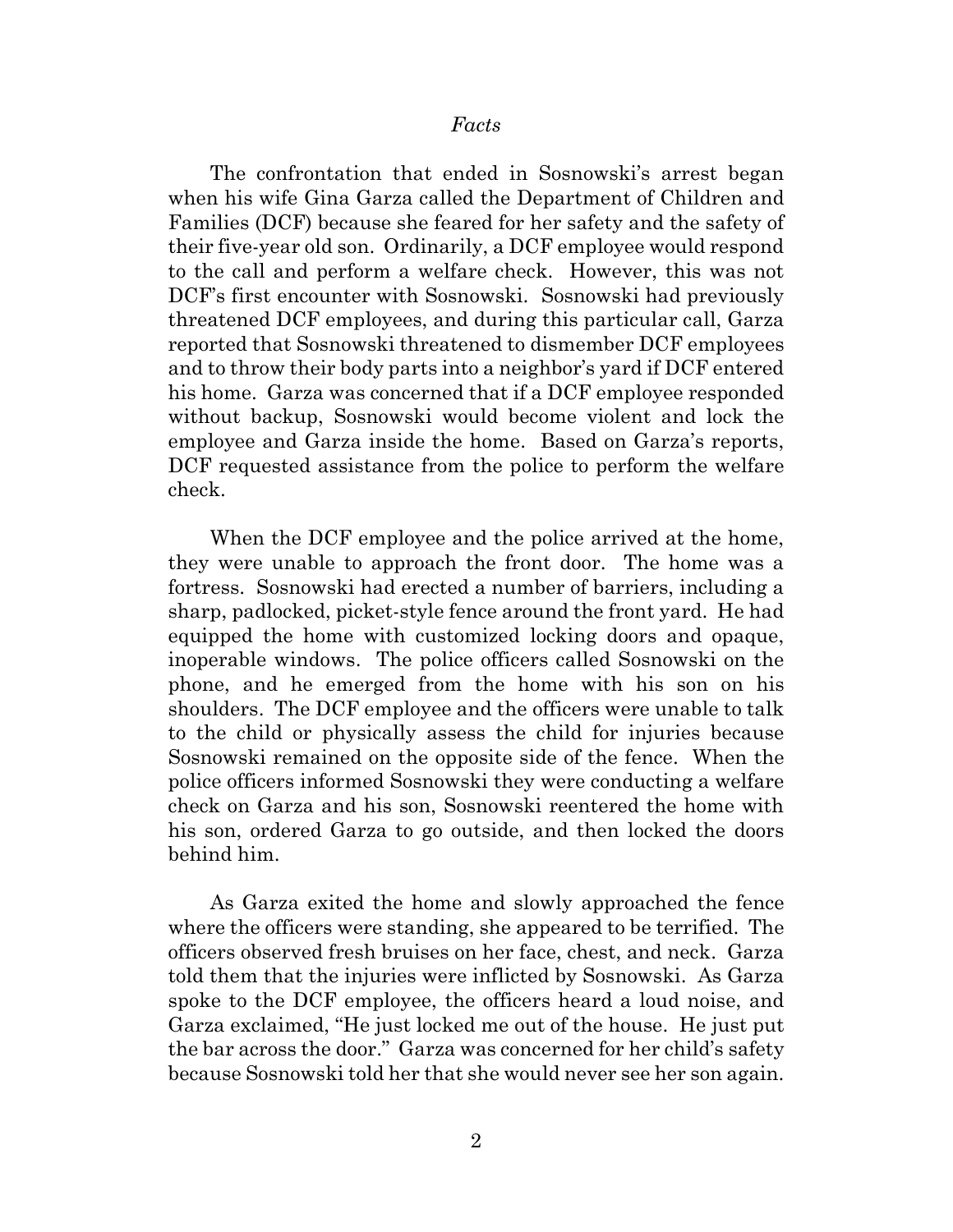The officers attempted to reestablish contact with Sosnowski. But because Sosnowski had customized the windows with doubleply plexiglass to prevent outsiders from seeing in, the officers were unable to see inside the home to ascertain the child's whereabouts.

When it was clear to the officers that they could not safely enter the home, they commanded Sosnowski to come outside. Sosnowski refused. He also declined to answer multiple telephone calls. Based on Garza's initial report, their observations of her injuries, their interaction with Sosnowski, Sosnowski's retreat into the home, their knowledge of the home's many fortifications, and Garza's fear that she would never see her son again, the officers requested backup assistance from the SWAT team. When the team arrived, the officers briefed them on Sosnowski's prior violent threats to DCF. The team learned of the domestic violence allegations, the home's fortifications, Sosnowski's access to weapons, and the existence of a possible hostage situation. Their primary objective was to ensure the five-year-old child's safety.

The SWAT team quickly established a perimeter around Sosnowski's backyard, which was enclosed by a six-foot privacy fence. At this point, Sosnowski reemerged and was walking back and forth from inside the home to the backyard. The SWAT team announced their presence and commanded Sosnowski to get on the ground. Sosnowski refused to comply and retreated towards the home. After several unheeded commands to halt, one of the officers deployed a foam baton, striking Sosnowski. Sosnowski started low-crawling back towards the home to avoid the shots. The officers again commanded Sosnowski to stop, but to no avail. The officers then scaled the fence to prevent Sosnowski from reentering the home. Sosnowski physically fought with the officers before they were able to detain him. As two officers secured Sosnowski, another officer rushed inside the home and brought the child out to safety. After a jury trial, Sosnowski was convicted of battery on a law enforcement officer<sup>[2](#page-2-0)</sup> and resisting an officer with violence.

<span id="page-2-0"></span> <sup>2</sup> Sosnowski was charged by information with two counts of battery on a law enforcement officer, but the jury found him guilty of only one count.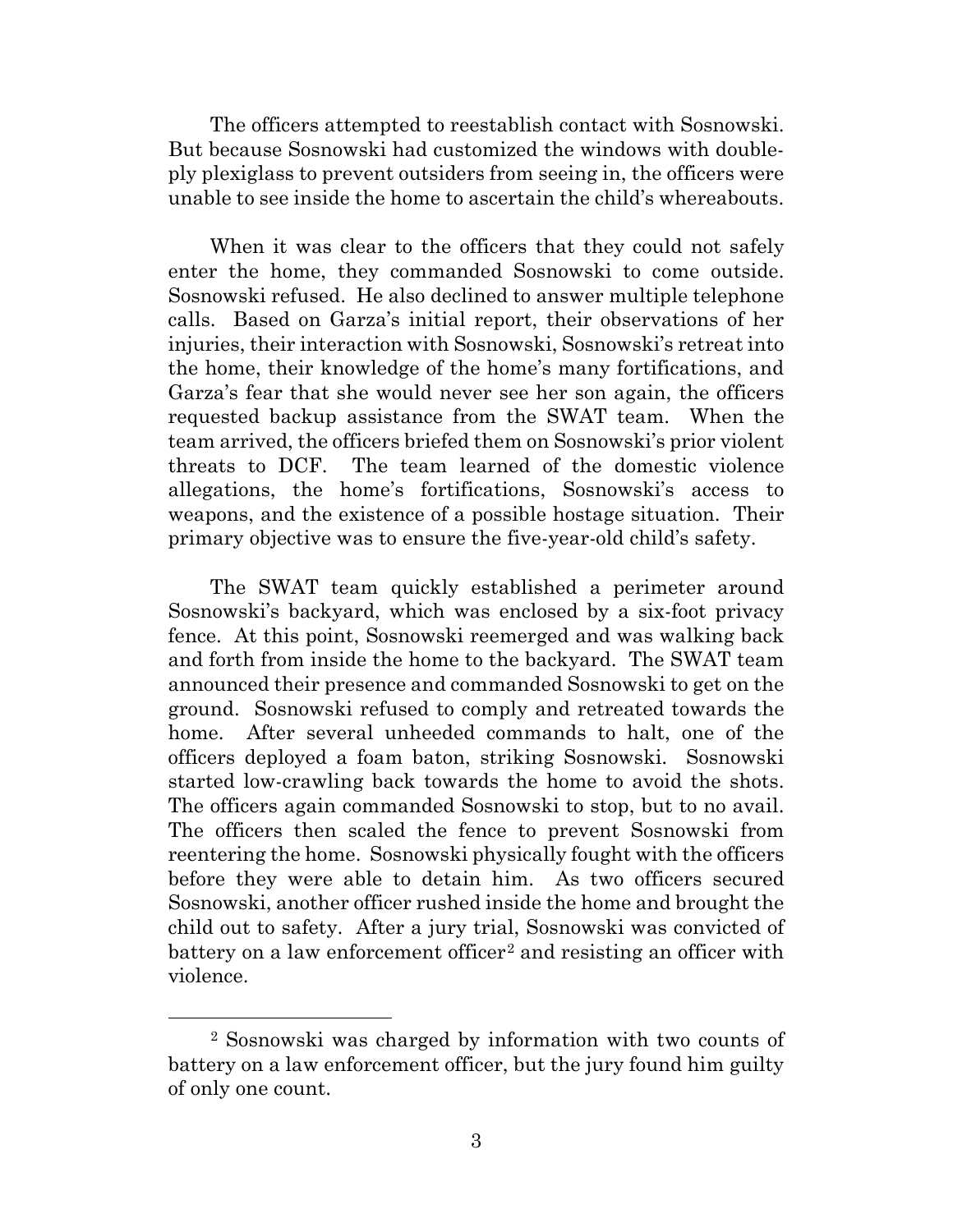## *Analysis*

We review a trial court's denial of a motion for judgment of acquittal de novo to determine if the evidence is legally sufficient to sustain a conviction. *Jones v. State*, 790 So. 2d 1194, 1196 (Fla. 1st DCA 2001). "If, after viewing the evidence in a light most favorable to the State, a rational trier of fact could find the existence of the elements of the crime beyond a reasonable doubt, sufficient evidence exists to sustain a conviction." *Pagan v. State*, 830 So. 2d 792, 803 (Fla. 2002). There must be competent, substantial evidence to support the elements of the crime and to support the verdict and judgment. *Tibbs v. State*, 397 So. 2d 1120, 1123 (Fla. 1981).

A conviction for battery on a law enforcement officer and resisting an officer with violence requires proof that the officers were engaged in the lawful performance of a legal duty at the time of the charged conduct. §§ 784.07(2)(b) & 843.01, Fla. Stat. (2015); *see also Espiet v. State*, 797 So. 2d 598, 602 (Fla. 5th DCA 2001). Sosnowski argues that the charges against him should have been dismissed because the police officers had no authority to enter his backyard and home without a warrant and thus were not engaged in the lawful performance of their duties at the time of the charged offenses. The State argues that the officers were engaged in the performance of a lawful duty at the time of their encounter with Sosnowski because the officers had probable cause to arrest Sosnowski for domestic violence. The State also contends that exigent circumstances existed to allow them to enter the backyard and home without a warrant in order to secure the child's safety.

Probable cause sufficient to justify an arrest exists "where the facts and circumstances, as analyzed from the officer's knowledge, special training and practical experience, and of which he has reasonably trustworthy information, are sufficient in themselves for a reasonable man to reach the conclusion that an offense has been committed." *Dep't of Highway Safety & Motor Vehicles v. Favino*, 667 So. 2d 305, 309 (Fla. 1st DCA 1995). A law enforcement officer may arrest a person without a warrant when there is probable cause to believe that the person has committed an act of domestic violence. *See* § 901.15(7), Fla. Stat. (2015). The officers in this case were informed that Garza called DCF because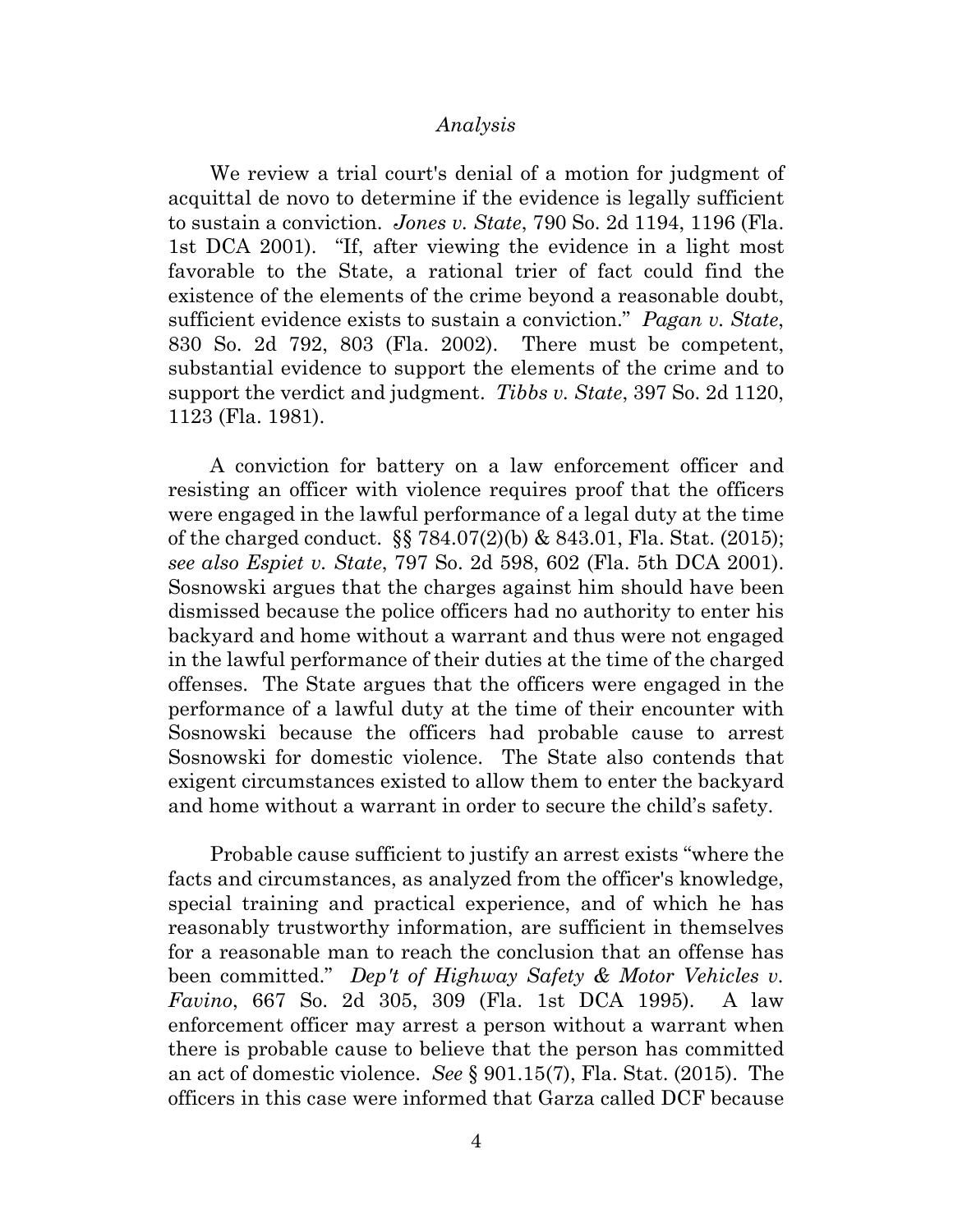she feared Sosnowski. When the officers arrived, they observed fresh bruises on Garza's face, chest, and neck. Garza indicated that the bruises were inflicted by Sosnowski. Viewed in the light most favorable to the State, the facts support the trial court's findings that the officers had probable cause to arrest Sosnowski.

But, while the evidence of Garza's abuse provided the officers sufficient probable cause to arrest Sosnowski without a warrant, the evidence of abuse *alone* is not enough to support a *warrantless entry into his backyard*. *See State v. Markus*, 211 So. 3d 894, 909 (Fla. 2017) ("Florida courts have [] found probable cause for minor offenses insufficient to justify warrantless home searches and arrests."); *Espiet*, 797 So. 2d at 602 ("The courts generally agree that a law enforcement officer may not make a warrantless entry into a person's home to arrest the person for a misdemeanor offense."). However, where exigent circumstances for the entry are present, a police officer may enter a private home without a warrant. *See Payton v. New York*, 445 U.S. 573, 576 (1980). Exigent circumstances were present here. At the time the officers entered Sosnowski's backyard and home, they had an objectively reasonable belief that a five-year-old child was in danger.

Public safety has long been recognized as an exigent circumstance permitting warrantless entry into a residence. *See Riggs v. State*, 918 So. 2d 274, 279 (Fla. 2005) ("The kinds of exigencies or emergencies that may support a warrantless entry include those related to the safety of persons or property, as well as the safety of police.") (citing *Rolling v. State*, 695 So. 2d 278, 293 (Fla. 1997)); *Markus v. State*, 160 So. 3d 488, 492 (Fla. 1st DCA 2015) (stating "[t]o rebut the presumed illegality of warrantless entry by police officers, the exigent circumstance must involve a threat to the safety of the public, property, or police which required immediate action by officers with no time to obtain a warrant"). "To justify an emergency entry into a home by police officers, the State must demonstrate that 'an objectively reasonable basis exist[ed] for the officer to believe that there is an immediate need for police assistance for the protection of life . . . ." *Durham v. State*, 174 So. 3d 1074, 1075-76 (quoting *Seibert v. State*, 923 So. 2d 460, 468 (Fla. 2006)).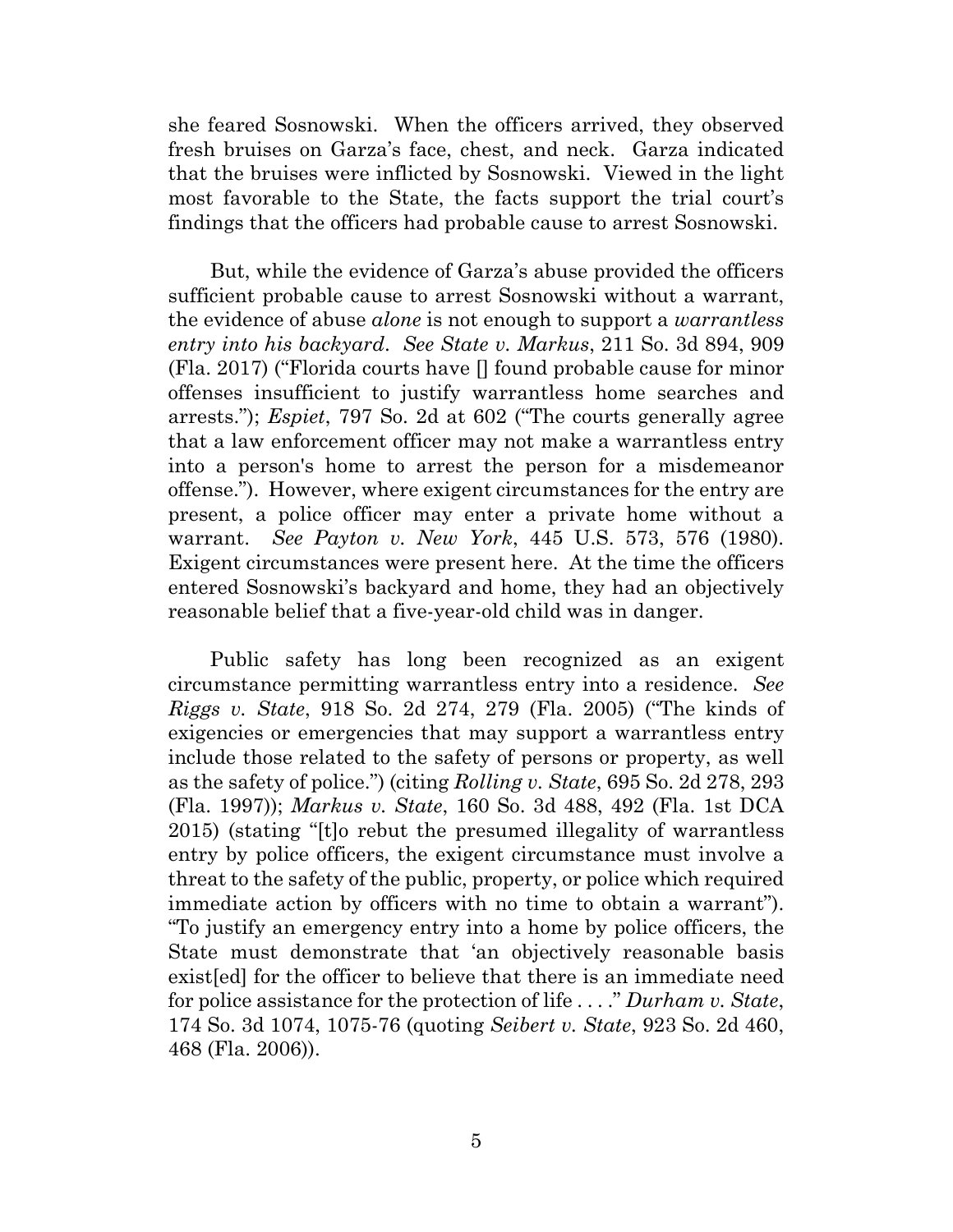Immediate entry into Sosnowski's backyard and home was necessary for the officers to ensure the safety of a five-year-old child. The sole purpose of the officers' presence at the home was to conduct a welfare check of Garza and the child and to determine whether they were in danger. *See* § 39.301, Fla. Stat. (2015) (outlining the procedure for initiating protective investigations). Upon arriving, Garza presented with "fresh" bruises and identified Sosnowski as her abuser. Moments later, Garza heard Sosnowski lock a bar across the front door, her son still inside. Garza indicated to the officers that Sosnowski told her she would not see her son again. The officers also learned about the unique layout of the home, including the custom locks, windows, and doors that made the home nearly impenetrable. They knew Sosnowski had several bladed weapons hidden around the home and purposely placed in the yard. They had no way to ascertain the child's whereabouts inside the fortress. The officers also knew Sosnowski's history of violent threats towards DCF's employees, one reported that very day. Sosnowski refused to exit the home after the officers made several attempts to contact him. The uncertainty of the child's location coupled with Sosnowski's evasiveness provided an objectively reasonable basis for the officers to believe that the child was in danger and to enter the home without a warrant to secure the child's safety.

Notwithstanding these circumstances, Sosnowski argues that because the officers had observed the child on Sosnowski's shoulders from across the fence early in the encounter, there was no reason to believe the child continued to be in danger when Sosnowski exited the home into the backyard, leaving the child inside the house. However, as we observed in *C.L.L. v. State*,

It is immaterial whether an actual emergency existed in the residence; only the reasonableness of the officer's belief at the time of entry is considered on review. The inquiry must be undertaken in light of the totality of the circumstances confronting the officers, including, in many cases, a need for an on-the-spot judgment based on incomplete information and sometimes ambiguous facts bearing upon the potential for serious consequences.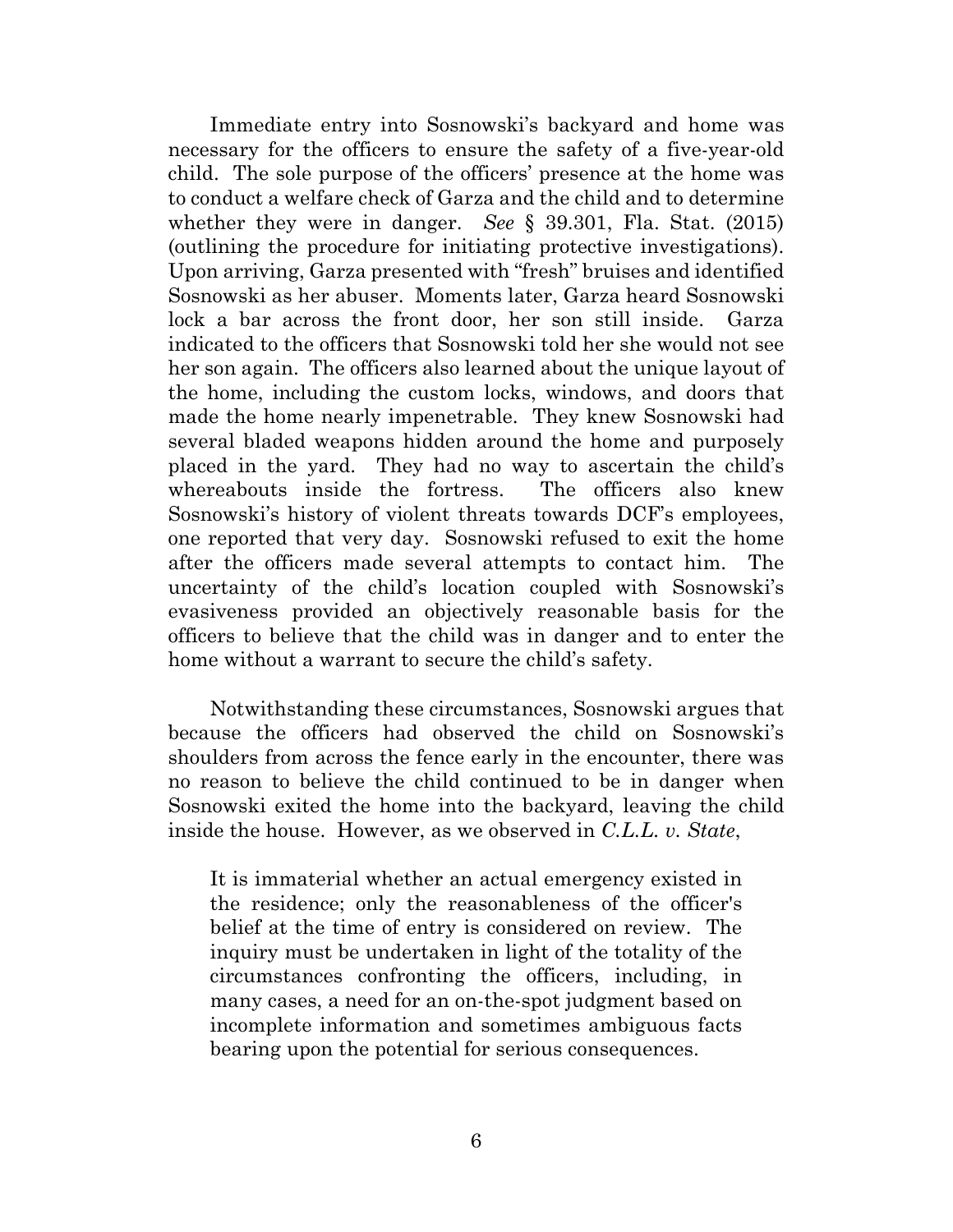115 So. 3d 1114, 1117 (Fla. 1st DCA 2013) (internal citations and quotations omitted).

Although the officers had indeed observed the child earlier, Sosnowski had taken the child back into the home, where the officers could no longer observe him. At the time the officers entered the backyard, they had no knowledge of whether the child was safe. The officers' common-sense interpretation of an increasingly dangerous situation prompted certain action and that action fit squarely within the boundaries of the Fourth Amendment. Allowing a five-year-old child to remain in a fortified home with a hostile and potentially violent aggressor with access to multiple weapons has "the potential for serious consequences" prompting the "need for an on-the-spot judgment based on incomplete information . . . ." *Id.* The officers in this case made precisely such a judgment. "The resulting invasion of privacy is one that prudent, law-abiding citizens can accept as the fair and necessary price of having the police available as a safety net in emergencies." *Ortiz v. State*, 24 So. 3d 596, 602 (Fla. 5th DCA 2009) (citing *Riggs*, 918 So. 2d at 282-83).

Because they had probable cause to arrest Sosnowski for domestic violence and exigent circumstances existed, the officers were lawfully executing a legal duty at the time of their encounter with Sosnowski. Accordingly, we hold that the trial court properly denied judgment of acquittal and affirm Sosnowski's convictions for battery on a law enforcement officer and resisting an officer with violence.

ROBERTS and WETHERELL, JJ., concur.

*Not final until disposition of any timely and authorized motion under Fla. R. App. P. 9.330 or 9.331***.**

\_\_\_\_\_\_\_\_\_\_\_\_\_\_\_\_\_\_\_\_\_\_\_\_\_\_\_\_\_

\_\_\_\_\_\_\_\_\_\_\_\_\_\_\_\_\_\_\_\_\_\_\_\_\_\_\_\_\_

Andy Thomas, Public Defender, and Megan Long, Assistant Public Defender, Tallahassee, for Appellant.